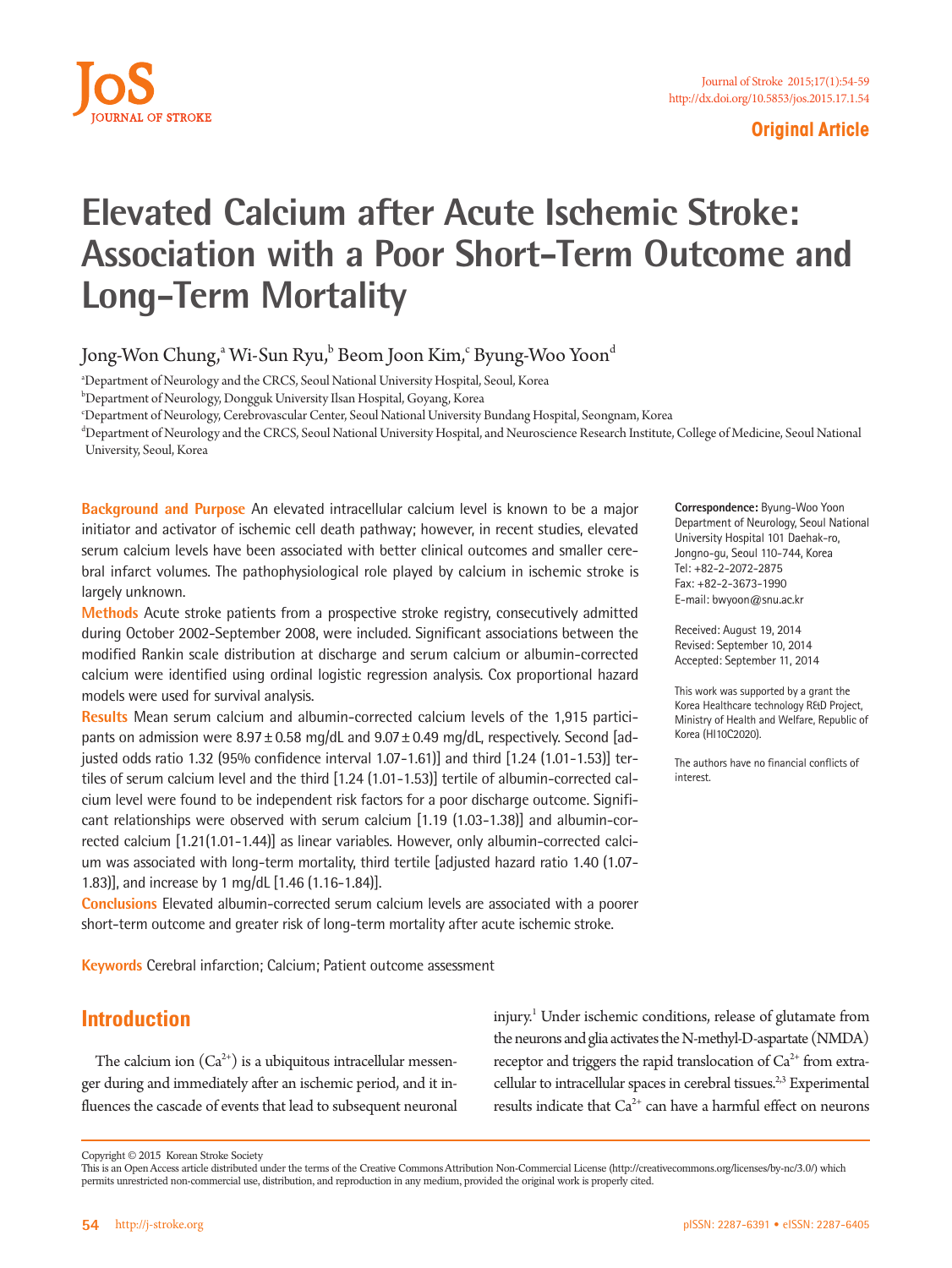The harmful effects of  $Ca^{2+}$  have been studied in regard to its relationship with prevention of neuronal injury in acute ischemia. One small-scale study showed a significant reduction in mortality and neurological impairment after the administration of nimodipine (a calcium antagonist).4 Furthermore, collective results suggest that early therapy with oral nimodipine favorably influences the course of acute ischemic stroke.<sup>5</sup>

In contrast to a previously held belief, $67$  recent studies suggest that elevated serum calcium levels within 24 hours of stroke onset are associated with smaller infarction volumes and better clinical outcomes after hospital discharge.<sup>8,9</sup> Interestingly, Appel et al. reported that serum calcium levels at both extremes are associated with greater mortality, and noted optimal long-term survival for a distinct range of serum calcium levels.<sup>10</sup>

In this study, based on the physiologic character of  $Ca<sup>2+</sup>$  in ischemic conditions, we hypothesized that elevated levels of serum calcium and albumin-corrected calcium may be associated with a poor outcome after stroke in terms of neurologic severity at discharge and mortality.

## **Methods**

#### Study population

Acute stroke patients admitted to Seoul National University Hospital between October 2002 and September 2008 within 7 days of symptom onset were identified from a prospective stroke registry database, and analyzed for this study. The information collected from each patient included stroke subtype as classified by the Trial of Org 10172 in Acute Stroke Treatment (TOAST) criteria,<sup>11</sup> the National Institutes of Health Stroke Scale (NIHSS) score at the time of admission, thrombolytic treatment during the hyperacute period, and the modified Rankin Scale (mRS) score at discharge (the latter was used as a measure of early functional outcome after stroke). The institutional review board approved the study despite the absence of patient consent due to its retrospective nature and minimal risk to participants [IRB No. H-1011-004-337].

#### Demographic characteristics and laboratory data

Baseline demographic and clinical characteristics of all study participants were collected. This included gender, age, height, body weight, and vascular risk factors such as hypertension (previous use of antihypertensive medication and systolic blood pressure > 140 mmHg or diastolic blood pressure > 90 mmHg at discharge), diabetes (previous use of a glucose-lowering medication and fasting blood glucose > 7 mmol/L or postprandial blood glucose after 2 hours > 11.1 mmol/L at discharge), hyperlipidemia (previous use of a lipid-lowering medication and total cholesterol > 6.0 mmol/L or low-density lipoprotein cholesterol > 4.14 mmol/L at discharge), and current smoking.12-14 We also collated patient laboratory data, which included serum levels of glucose, hemoglobin A1c, total cholesterol, high-density lipoprotein cholesterol, triglycerides, low-density lipoprotein, albumin, and calcium. Albumin-corrected calcium levels were calculated using the formula: albumin corrected calcium  $(mg/dL)$  = serum calcium  $(mg/dL) + 0.8$  [4-serum albumin  $(g/dL)$ ].<sup>15</sup>

#### Mortality information

The vital status of the participants was ascertained using data obtained from Statistics Korea, a governmental statistical office that manages demographic statistics in Korea, which has been used and considered as reliable data in previous studies.<sup>16,17</sup>

#### Statistical analysis

Differences between the groups were analyzed using the  $\chi^2$ test for categorical variables and the Student t-test or the Mann-Whitney U test for continuous variables. To test for significant associations between mRS distribution at discharge and serum levels of calcium or albumin-corrected calcium, ordinal logistic regression analyses was used, taking the 6 categorized mRS score (i.e., mRS scores 5 and 6 combined) as a dependent variable under the assumption of proportional odds. In addition, Cox proportional hazard models were constructed to test the effects of serum calcium or albumin-corrected calcium levels on mortality after stroke. For ordinal logistic regression models and Cox proportional hazard models, adjusted variables with *P* values < 0.05 were selected by univariate analysis. Serum calcium and albumin-corrected calcium levels were entered into multivariable models separately. To detect the threshold effect of calcium or albumin-corrected calcium levels on outcomes in model 1, these two variables were classified by tertiles (T1 < 8.9; T2 8.9-9.2; T3 > 9.2 for calcium and T1 < 8.90; T2 8.90-9.28; T3 > 9.28 for albumin-corrected calcium), and the tertiles were chosen based on sample size. Serum calcium and albumin-corrected calcium levels were analyzed as continuous data in model 2. Significance was set at a two-tailed *P* level of < 0.05. Values have been presented as frequencies (percentages), means ± standard deviations, or medians [interquartile ranges (IQR)], as appropriate. All statistical analyses were performed using the SPSS 21.0 (IBM Inc., Armonk, NY, USA).

## **Results**

Our acute stroke registry comprised 2,313 patients. However, we excluded patients with history of an intracranial hemorrhage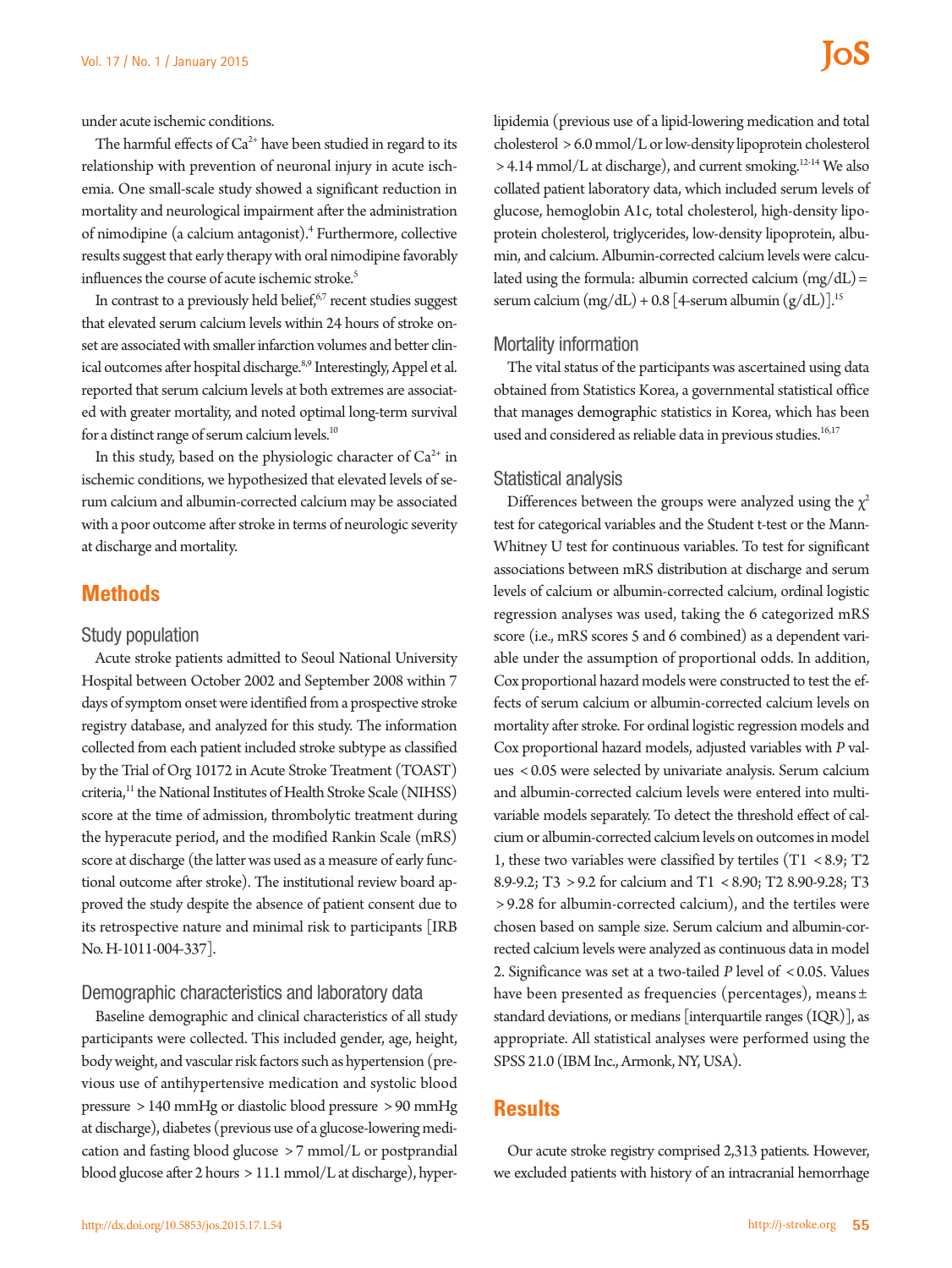$(n=232)$ , transient ischemic attack  $(n=124)$ , and those without information on important clinical variables  $(n = 15)$  or functional outcomes  $(n=27)$ . As a result, 1,915 stroke patients were enrolled in this study. Of these, 1,184 were men and 731 were women. Patients' age ranged from 16 to 98 years (mean  $65.7 \pm 12.2$ years). The mean serum calcium and albumin-corrected calcium levels on admission were  $8.97 \pm 0.58$  mg/dL and  $9.07 \pm 0.49$  mg/ dL respectively, and the median initial NIHSS score was  $4$  [2, 7] (IQR)]. The mean follow-up period was  $917 \pm 609$  days (range 1-2,248 days). The mortality rate was 1.6% (31 patients) at 1

| Table 1. Patient baseline characteristics according to vital status |  |
|---------------------------------------------------------------------|--|
|---------------------------------------------------------------------|--|

|                                                                                            | All patients<br>$(n=1,915)$ | Alive<br>$(n=1,583)$  | Deceased<br>$(n=332)$ |
|--------------------------------------------------------------------------------------------|-----------------------------|-----------------------|-----------------------|
| Demographic variables                                                                      |                             |                       |                       |
| Male gender, n (%)                                                                         | 1,184 (61.8)                | 973 (61.5)            | 221 (63.6)            |
| Age (years, mean ± SD)                                                                     | $65.7 + 12.2$               | $64.5 + 12.1$         | $71.6 \pm 10.9$       |
| Cardiovascular risk factors                                                                |                             |                       |                       |
| Hypertension, n (%)                                                                        | 1,292(67.5)                 | 1,067 (67.4)          | 225(67.8)             |
| Diabetes, n (%)                                                                            | 650 (33.9)                  | 530(33.5)             | 120 (36.1)            |
| Dyslipidemia, n (%)                                                                        | 431 (22.5)                  | 384 (24.3)            | 47 (14.2)             |
| Habitual smoking, n (%)                                                                    | 660 (34.5)                  | 543 (34.3)            | 117 (35.2)            |
| Body-mass index (kg/m <sup>2</sup> , mean $\pm$ SD)                                        | $23.8 \pm 4.2$              | $24.1 \pm 3.0$        | $22.9 + 7.7$          |
| Laboratory variables                                                                       |                             |                       |                       |
| Systolic blood pressure,<br>$mmHg$ (mean $\pm$ SD)                                         | $152.25 \pm 26.9$           | $152.6 \pm 27.0$      | $150.4 \pm 26.4$      |
| Diastolic blood pressure, mmHg<br>(mean $\pm$ SD)                                          | $86.60 \pm 15.9$            | $86.9 + 15.9$         | $85.1 \pm 15.7$       |
| Serum glucose, mg/dL, mean ± SD                                                            | $115.29 \pm 41.5$           | $113.8 \pm 39.7$      | $122.2 \pm 49.0$      |
| Hb A1c, % (mean ± SD)                                                                      | $6.42 \pm 1.3$              | $6.4 \pm 1.3$         | $6.4 \pm 1.3$         |
| Total cholesterol, mg/dL, mean ± SD                                                        | $179.46 \pm 39.6$           | $181.1 \pm 39.7$      | $171.9 \pm 38.4$      |
| High-density lipoprotein, mg/dL<br>(mean $\pm$ SD)                                         | $44.11 \pm 12.4$            | $44.0 \pm 12.2$       | $44.4 \pm 13.4$       |
| Triglycerides, mg/dL (mean ± SD)                                                           | $127.62 \pm 75.7$           | $131.8 \pm 78.4$      | $107.8 \pm 57.0$      |
| Low-density lipoprotein, mg/dL<br>(mean $\pm$ SD)                                          | $109.82 \pm 33.4$           | $110.6 \pm 33.7$      | $106.1 \pm 31.8$      |
| Albumin, g/dL (mean ± SD)                                                                  | $3.89 \pm 0.4$              | $3.9 \pm 0.4$         | $3.6 + 0.5$           |
| Calcium, mg/dL (mean ± SD)                                                                 | $8.97 \pm 0.6$              | $9.0 + 0.5$           | $8.8 \pm 0.7$         |
| Albumin-corrected calcium, mg/dL<br>(mean $\pm$ SD)                                        | $9.07 \pm 0.5$              | $9.07 \pm 0.4$        | $9.07 \pm 0.6$        |
| Stroke characteristics                                                                     |                             |                       |                       |
| Stroke subtype, n (%)                                                                      |                             |                       |                       |
| Large artery atherosclerosis                                                               | 558 (29.1)                  | 470 (29.7)            | 88 (26.5)             |
| Small vessel occlusion                                                                     | 518 (27.0)                  | 465 (29.4)            | 53 (16.0)             |
| Cardioembolism                                                                             | 375 (19.6)                  | 281 (17.8)            | 94 (28.3)             |
| Other determined etiology                                                                  | 43(2.2)                     | 33(2.1)               | 10(3.0)               |
| Undetermined etiology                                                                      | 421 (22.0)                  | 334 (21.1)            | 87 (26.2)             |
| NIHSS scores on admission, points<br>(IOR)                                                 | 4(2, 7)                     | 3(1, 6)               | 6(3, 14)              |
| Treatment received                                                                         |                             |                       |                       |
| Thrombolytic treatment, n (%)                                                              | 90(4.7)                     | 74 (4.7)              | 16(4.8)               |
| Anticoagulation in acute period, n (%)<br>Vascular intervention in acute period,<br>n (% ) | 541 (28.3)<br>54(2.8)       | 427 (27.0)<br>37(2.3) | 114 (34.3)<br>17(5.1) |

SD, standard deviation; NIHSS, National Institutes of Health Stroke Scale; IQR, interquartile range.

month post-admission, and the overall mortality rate was 17.3% (332 patients). Patient baseline characteristics by vital status are shown in Table 1.

Table 2 presents the results of multivariable ordinal logistic regression analyses of the effects of serum calcium and albumincorrected calcium levels on discharge mRS scores. Model 1 identified the second [adjusted odds ratio (OR) 1.32 (95% confidence interval [CI] 1.07-1.61); *P*< 0.01] and third [OR 1.24 (95% CI 1.01-1.53); *P*= 0.04] tertiles of the serum calcium level and the third [OR 1.24 (95% CI 1.01-1.53); *P*= 0.04] tertile of

**Table 2.** Multivariable ordinal logistic regression analyses of the relations between serum calcium and albumin-corrected calcium levels and discharge mRS scores

|                     | Serum calcium (mg/dL) |        | Albumin-corrected calcium (mg/dL)                                 |      |
|---------------------|-----------------------|--------|-------------------------------------------------------------------|------|
|                     |                       |        | Multivariable OR [CI] Pfor trend Multivariable OR [CI] Pfor trend |      |
| Model 1*            |                       |        |                                                                   |      |
| Second vs. first    | $1.32$ [1.07-1.61]    | < 0.01 | 1.13 [0.92-1.39]                                                  | 0.24 |
| Third vs. first     | $1.24$ [1.01-1.53]    | 0.04   | $1.24$ [1.01-1.53]                                                | 0.04 |
| Model $2^{\dagger}$ | 1.19 [1.03-1.38]      | 0.02   | 1.21 [1.01-1.44]                                                  | 0.03 |

\*Model 1: Serum calcium and albumin-corrected calcium levels as tertiles, adjusted for gender, age, hypertension, diabetes, habitual smoking, body-mass index, systolic blood pressure, serum glucose, albumin, triglycerides, stroke subtype, NI-HSS scores on admission, and thrombolytic treatment (*P*< 0.05 by univariate ordinal logistic regression analysis). † Model 2: Serum calcium and albumin-corrected calcium levels as continuous data (mg/dL), adjusted for gender, age, hypertension, diabetes, habitual smoking, body-mass index, systolic blood pressure, serum glucose, albumin, triglycerides, stroke subtype, NIHSS scores on admission, and thrombolytic treatment (*P*< 0.05 by univariate ordinal logistic regression analysis). mRS, modified Rankin Scale; OR, odds ratio; CI, confidence interval.

**Table 3.** Multivariable ordinal logistic regression analyses of the relations between clinical covariates and discharge mRS scores

|                                               | Multivariable OR [CI] | P for trend |
|-----------------------------------------------|-----------------------|-------------|
| Male gender                                   | $0.91$ [0.74-1.11]    | 0.34        |
| Age                                           | 1.02 [1.01-1.02]      | < 0.001     |
| Hypertension                                  | 1.23 [1.01-1.49]      | 0.04        |
| <b>Diabetes</b>                               | 1.32 [1.07-1.63]      | 0.01        |
| Habitual smoking                              | 0.96 [0.78-1.17]      | 0.68        |
| Body-mass index                               | $0.97$ [0.95-0.99]    | 0.01        |
| Systolic blood pressure, by 10 point increase | 1.02 [0.99-1.06]      | 0.22        |
| Serum glucose, by 10 point increase           | 1.03 [1.01-1.06]      | 0.01        |
| Triglycerides, by 10 point increase           | $0.99$ [0.98-1.00]    | 0.19        |
| Albumin                                       | $0.79$ [0.63-0.98]    | 0.03        |
| Albumin-corrected calcium                     | 1.21 [1.01-1.44]      | 0.03        |
| Stroke subtype (vs. small vessel occlusion)   |                       |             |
| Large artery atherosclerosis                  | $0.97$ [0.77-1.22]    | 0.79        |
| Cardioembolism                                | $0.69$ [0.52-0.90]    | 0.01        |
| Other determined etiology                     | 1.75 [0.96-3.18]      | 0.07        |
| Undetermined etiology                         | $0.99$ [0.78-1.27]    | 0.97        |
| NIHSS scores on admission                     | 1.44 [1.41-1.48]      | < 0.001     |
| Thrombolytic treatment                        | 0.43 [0.31-0.62]      | < 0.001     |

OR, odds ratio; CI, confidence interval; NIHSS, National Institutes of Health Stroke Scale.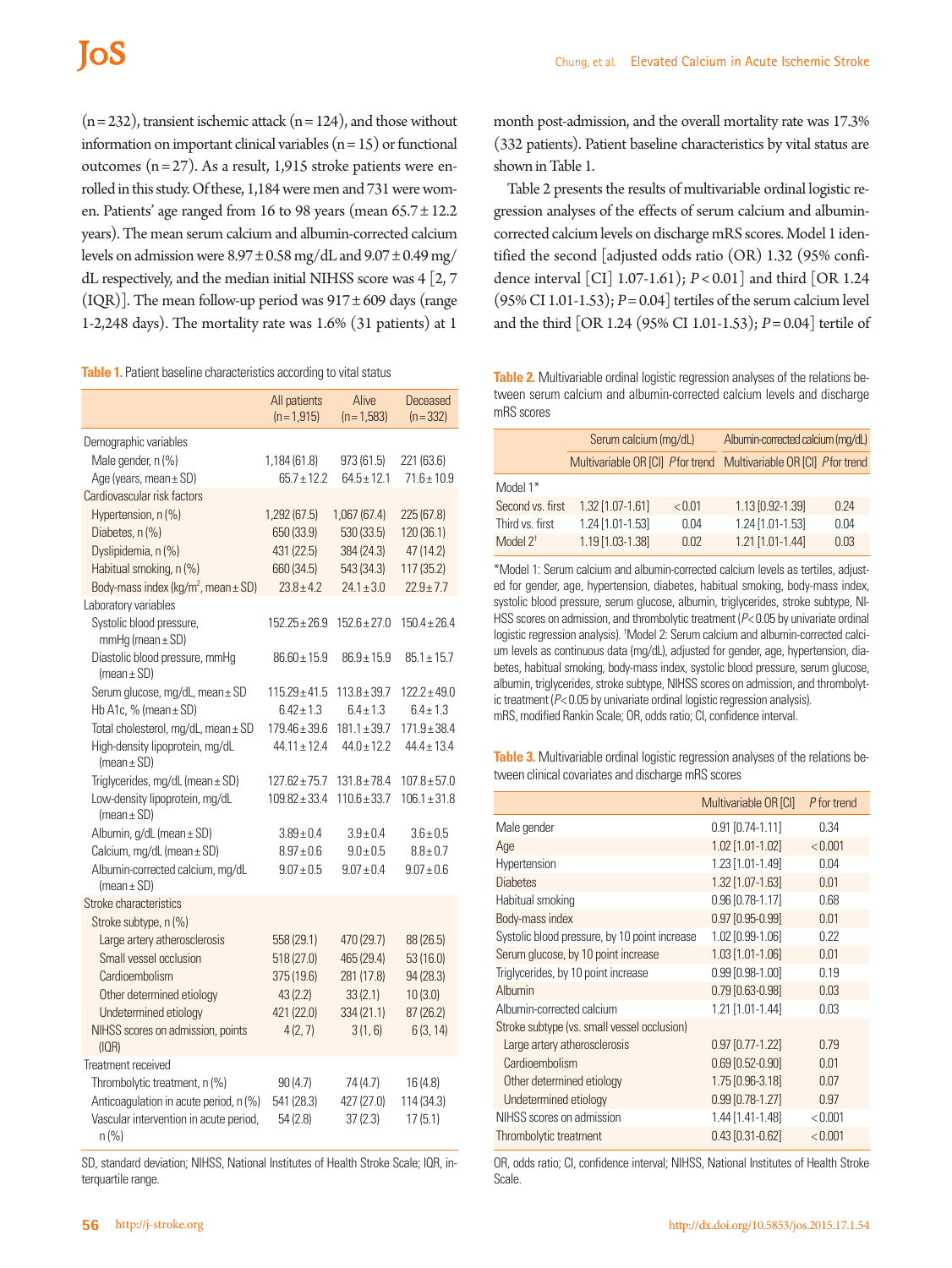the albumin-corrected calcium level as independent risk factors for a poor discharge outcome. Among the confounders, variables with *P* values <0.05 in univariate analyses were selected for adjustment in the analysis. A significant relationship was also observed in model 2 using serum calcium [OR 1.19 (95% CI 1.03-1.38); *P*= 0.02] and albumin-corrected calcium levels [OR 1.21 (95% CI 1.01-1.44); *P*= 0.03] as linear variables. Details of multivariable ordinal logistic regression analysis results are summarized in Table 3. In terms of mortality, multivariable analysis was performed using Cox proportional hazard regression analysis models (Table 4). Model 1 identified the third tertile [adjusted hazard ratio (HR) 1.40 (95% CI 1.07-1.83); *P*= 0.02] of albumin-corrected calcium level as an independent risk factor for long-term mortality. The relationship between albumin-corrected calcium level and mortality was also found to be significant when albumin-corrected calcium level was analyzed as a linear variable [mg/dL; HR 1.46 (95% CI 1.16-1.84); *P*< 0.001, model 2]. In addition, male gender, age, serum glucose level, serum triglyceride level, serum albumin level, stroke subtype, and NI-HSS scores on admission were found to be significantly associated with long-term mortality by multivariable analysis (Table 5). However, no significant association was found between serum calcium level and long-term mortality.

## **Discussion**

The present study shows that high levels of albumin-corrected calcium are associated with a poor discharge outcome and a higher incidence of mortality after acute ischemic stroke. This association was found using the highest tertile model and the continuous 1 mg/dL increase model. Furthermore, the association between the discharge outcome and serum calcium level was also found to be significant when we used serum calcium

**Table 4.** Multivariable Cox regression analyses of the relations between serum calcium and albumin-corrected calcium levels and all-cause death

|                     | Serum calcium (mg/dL)        |      | Albumin-corrected calcium (mg/dL) |         |
|---------------------|------------------------------|------|-----------------------------------|---------|
|                     | Multivariable HR [CI] Pvalue |      | Multivariable HR [CI]             | Pvalue  |
| Model 1*            |                              |      |                                   |         |
| Second vs. first    | $0.93$ $[0.71 - 1.21]$       | 0.58 | 0.99 [0.76-1.30]                  | 0.95    |
| Third vs. first     | 1.06 [0.80-1.41]             | 0.69 | 1.40 [1.07-1.83]                  | 0.02    |
| Model $2^{\dagger}$ | 1.09 [0.90-1.32]             | 0.37 | 1.46 [1.16-1.84]                  | < 0.001 |

\*Model 1: Serum calcium and albumin-corrected calcium levels as tertiles, adjusted for gender, age, hyperlipidemia, body-mass index, diastolic blood pressure, serum glucose, albumin, triglycerides, stroke subtype, and NIHSS scores on admission (*P*< 0.05 by univariate Cox regression analysis). † Model 2: Serum calcium and albumin-corrected calcium level as continuous data (mg/dL), adjusted for gender, age, hyperlipidemia, body-mass index, diastolic blood pressure, serum glucose, albumin, triglyceride, stroke subtype, and NIHSS scores on admission (*P*< 0.05 by univariate Cox regression analysis).

HR, hazard ratio; CI, confidence interval.

levels in a continuous 1 mg/dL increase model. However, in the tertile model, the middle tertile was found to be more strongly associated with a poor outcome than the highest tertile. With regard to mortality, serum calcium and albumin-corrected calcium showed discrepant results as the association between mortality and albumin-corrected calcium level was identified by the highest tertile model and the continuous 1 mg/dL increase model, but these relations were not found for serum calcium.

The differences in the results obtained for the serum calcium and albumin-corrected calcium levels may be explained by the physiologic characteristics of Ca<sup>2+</sup>. About half of the calcium in the serum is bound to serum proteins, particularly to albumin. Accordingly, changes in protein concentration alone cause changes in total calcium without affecting the physiologically and clinically important ionized calcium, and thus, adjustment of the total serum calcium concentration for albumin is essential when attempting to detect abnormal values.<sup>18</sup> For these reasons, albumincorrected calcium is a better parameter for evaluating the effect of calcium at the cellular level when directly measured ionized calcium concentration is not available.

The underlying biological mechanism responsible for the poor short-term outcome and increased mortality associated with elevated albumin-corrected calcium levels has not been established. Experimental studies have demonstrated that influx of  $Ca^{2+}$  into neuronal cells is a mechanism of ischemic cell death. Glutamatestimulated  $Ca^{2+}$  influx into cultured neurons by <sup>45</sup>  $Ca^{2+}$ , and elevated Ca<sup>2+</sup> levels after NMDA receptor stimulation has been observed repeatedly using fluorescent probes.<sup>19,20</sup> Furthermore, it has also been shown that inhibition of the effectors of  $Ca^{2+}$  tox-

**Table 5.** Multivariable Cox regression analyses of the relations between clinical covariates and all-cause death

|                                                    | Multivariable HR [CI]  | Pvalue          |
|----------------------------------------------------|------------------------|-----------------|
| Male gender                                        | 1.37 [1.09-1.73]       | 0.01            |
| Age                                                | $1.04$ [1.03-0.05]     | 0.01            |
| Hyperlipidemia                                     | 1.28 [0.93-1.76]       | 0.13            |
| Body-mass index                                    | 0.97 [0.94-1.01]       | 0.15            |
| Diastolic blood pressure<br>(per 10 mmHg increase) | 0.96 [0.89-1.03]       | 0.26            |
| Serum glucose (per 10 mg/dL increase)              | $1.03$ [1.01-1.05]     | 0.04            |
| Triglycerides (per 10 mg/dL increase)              | $0.98$ $[0.96 - 0.99]$ | 0.03            |
| Alhumin                                            | $0.41$ $[0.32 - 0.53]$ | < 0.001         |
| Albumin-corrected calcium                          | 1.46 [1.16-1.84]       | < 0.001         |
| Stroke subtype (vs. small vessel occlusion)        |                        |                 |
| Large artery atherosclerosis                       | $1.25$ [0.88-1.77]     | O <sub>21</sub> |
| Cardioembolism                                     | 1.59 [1.11-2.28]       | 0.01            |
| Other determined etiology                          | 4.85 [2.4-9.79]        | < 0.001         |
| Undetermined etiology                              | 1.55 [1.08-2.22]       | 0.02            |
| NIHSS scores on admission                          | 1.06 [1.05-1.08]       | 0.01            |
|                                                    |                        |                 |

HR, hazard ratio; CI, confidence interval; NIHSS, National Institutes of Health Stroke Scale.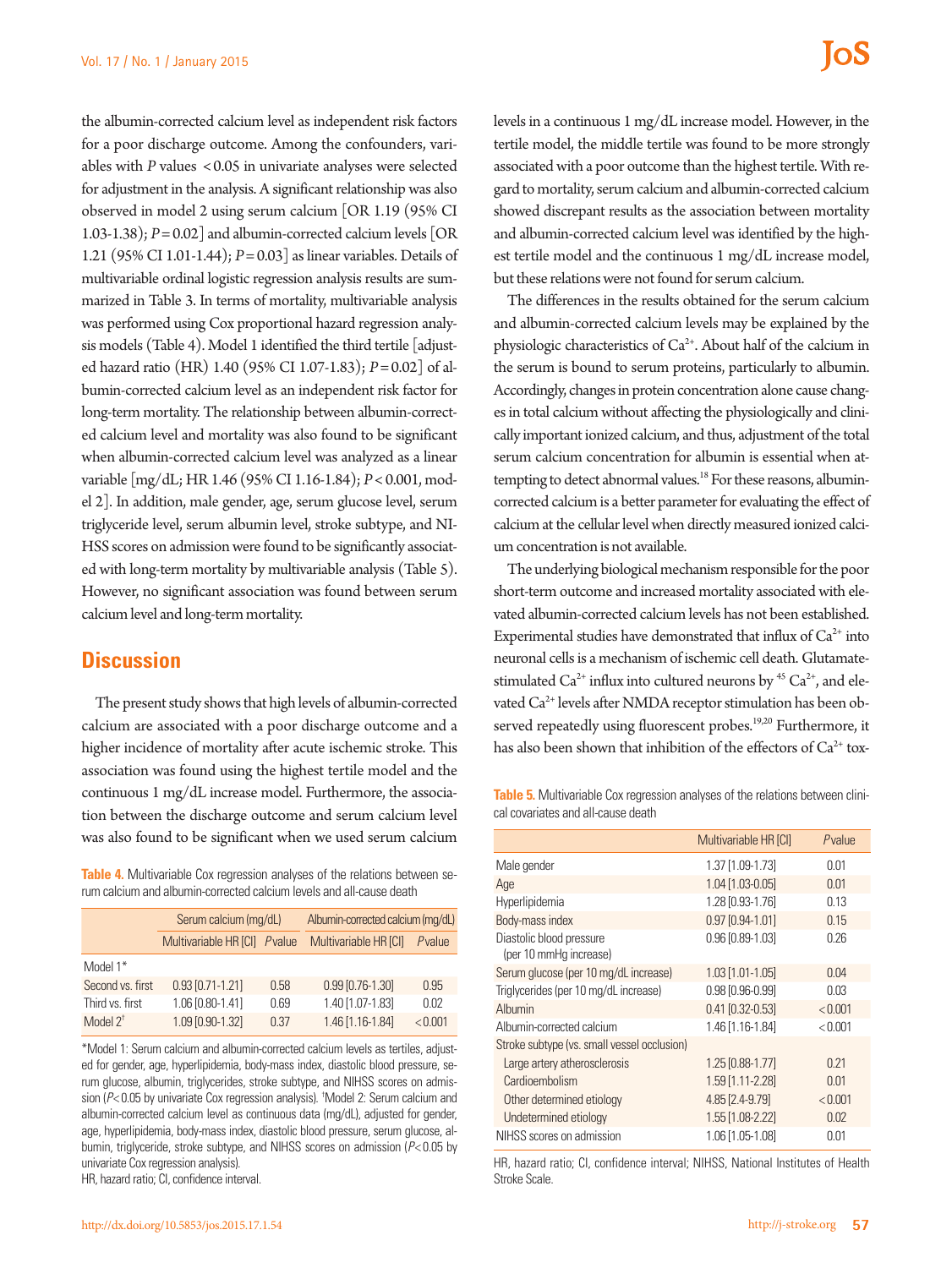# **IoS**

icity, such as calmodulin, $^{21}$  calcineurin, $^{22}$  or neuronal nitric oxide synthase,<sup>23</sup> protects neurons against the toxic effects of excitatory amino acids. These studies suggest that elevated extracellular  $Ca<sup>2+</sup>$  levels increase the risk of early neuronal death caused by NMDA receptor-mediated  $Ca^{2+}$  intracellular influx.

Mitochondrial dysfunction also contributes to delayed neuronal death, and it was established decades ago that massive calcium accumulation triggers mitochondrial damage.<sup>24</sup> Increases in mitochondrial permeability are caused by the formation of high conductivity proteinaceous pores that allow the passage of ions and molecules.<sup>25,26</sup> Furthermore, mitochondria exposed to calcium swell and release their contents.<sup>25</sup> In addition, oxidative stress and mitochondrial calcium accumulation activate mitochondrial permeability transition and lead to depolarization-coupled production of reactive oxygen species.<sup>27</sup> This relationship between calcium and mitochondria may explain the association of the calcium level with a poor neurological outcome in stroke.

The results of the present study should be interpreted with some caution. First, our study was conducted in a retrospective manner, and patients without calcium level, height, or admission NIHSS data were excluded from the analysis. However, only 2.12% of all potential participants were excluded, and thus, we believe that the quality of the data was acceptable. Second, we used discharge mRS scores as a measure of short-term neurological outcome, and thus, these scores were allocated at different times after stroke onset; the 3-month follow-up NIHSS and mRS scores were not collected. However, mRS was administered when medically and neurologically stabilized patients were transferred to rehabilitation services or discharged to home, and mRS scores at discharge may better represent the severity of early neurologic involvement compared to the 3-month follow-up scores because of individual differences in medical care. Third, none of the patients in our study had hypercalcemia (calcium level  $\geq$  12.0 mg/dL). Due to the retrospective nature of our study, we were unable to correct this issue. Fourth, information regarding stroke location, lesion volume, and post-discharge medical care quality, the well-known factors associated with short and long-term clinical outcomes of ischemic stroke patients, was not captured in this study. Fifth, serum albumin level could be an important interacting variable for the relationship between albumin-corrected calcium level and stroke outcome. A thorough statistical analysis for such a relation was not performed in the current study. However, albumin-corrected calcium level was a significant prognostic factor for short- and long-term stroke outcomes, after adjusting for serum albumin level. Finally, the calcium level was checked once on the day of admission, whereas Ovbiagele et al. reported that serum calcium levels obtained within 72–96 hours of stroke onset are of prognostic significance.<sup>28</sup> However, the annual intra-individual calcium level variation is only~2%, and calcium

transport from the extracellular area into neuronal cells would not be sufficient to change serum levels to the degree noted in our study.<sup>29</sup> Thus, we argue that the timing of the calcium level measurements is not important in the context of this study.

## **Conclusion**

We found that higher albumin-corrected calcium levels were of prognostic significance in terms of early neurologic outcome and long-term mortality after acute ischemic stroke. Furthermore, albumin-corrected calcium showed a more clear association in our results than serum calcium. Prospective studies with direct measurements of calcium ion concentrations at various times after stroke onset are required to obtain more information regarding the pathophysiologic role of  $Ca<sup>2+</sup>$  in ischemic neuronal injury.

## **References**

- 1. Kristian T, Siesjo BK. Calcium in ischemic cell death. *Stroke* 1998;29:705-718.
- 2. Nicholson C, Bruggencate GT, Steinberg R, Stockle H. Calcium modulation in brain extracellular microenvironment demonstrated with ion-selective micropipette. *Proc Natl Acad Sci U S A* 1977;74:1287-1290.
- 3. Tymianski M, Tator CH. Normal and abnormal calcium homeostasis in neurons: a basis for the pathophysiology of traumatic and ischemic central nervous system injury. *Neurosurgery* 1996;38:1176-1195.
- 4. Gelmers HJ, Gorter K, de Weerdt CJ, Wiezer HJ. A controlled trial of nimodipine in acute ischemic stroke. *N Engl J Med* 1988; 318:203-207.
- 5. Mohr JP, Orgogozo JM, Harrison MJG, Hennerici M, Wahlgren NG, Gelmers JH, et al. Meta-analysis of oral nimodipine trials in acute ischemic stroke. *Cerebrovasc Dis* 1994;4:194-196.
- 6. Walker GL, Williamson PM, Ravich RB, Roche J. Hypercalcaemia associated with cerebral vasospasm causing infarction. *J Neurol Neurosurg Psychiatry* 1980;43:464-467.
- 7. Bogousslavsky J, Caplan LR. Uncommon causes of stroke. 1st ed. Cambridge, UK; New York, NY, USA: Cambridge University Press, 2001.
- 8. Ovbiagele B, Liebeskind DS, Starkman S, Sanossian N, Kim D, Razinia T, et al. Are elevated admission calcium levels associated with better outcomes after ischemic stroke? *Neurology* 2006; 67:170-173.
- 9. Buck BH, Liebeskind DS, Saver JL, Bang OY, Starkman S, Ali LK, et al. Association of higher serum calcium levels with smaller infarct volumes in acute ischemic stroke. *Arch Neurol* 2007;